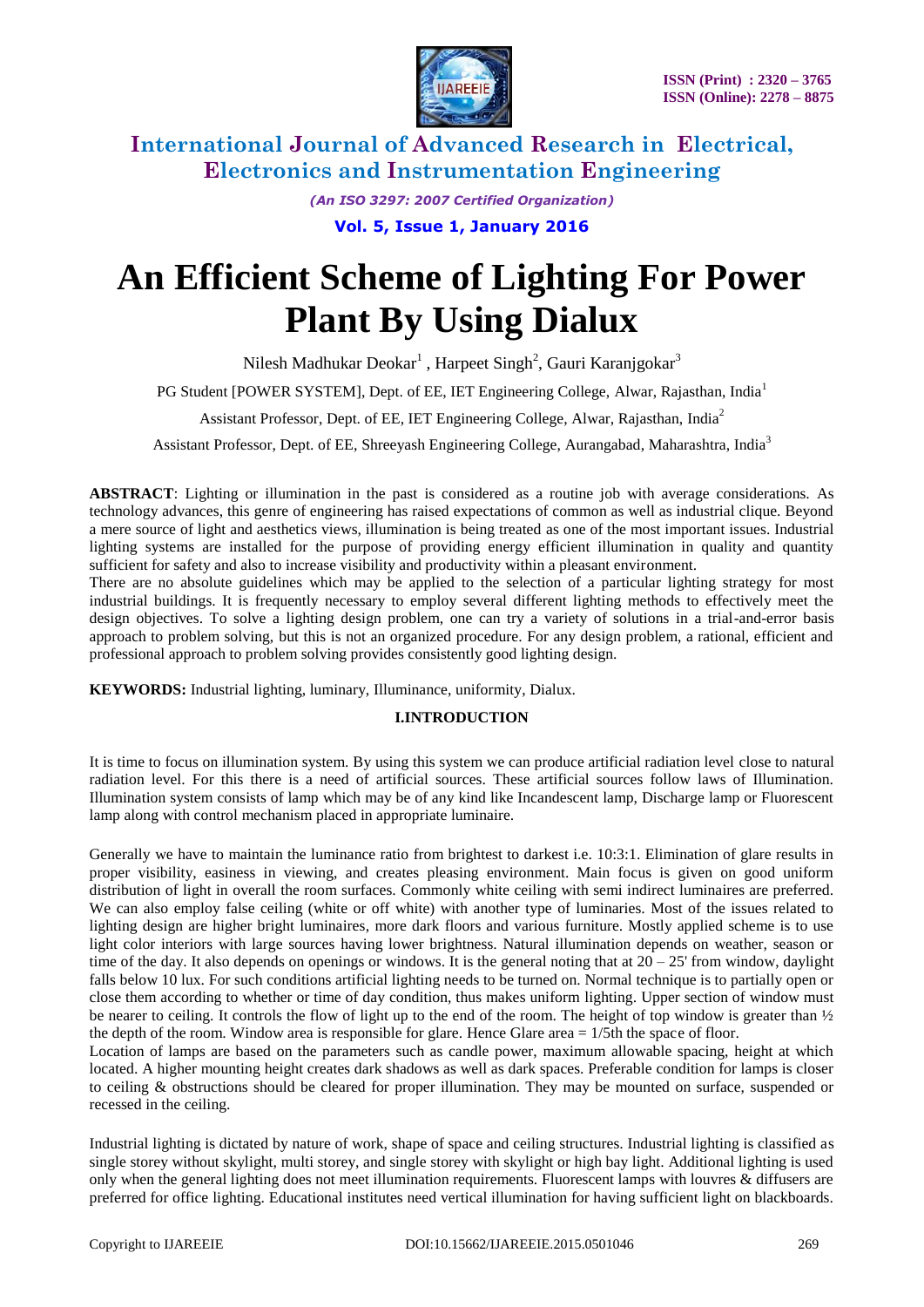

*(An ISO 3297: 2007 Certified Organization)*

## **Vol. 5, Issue 1, January 2016**

In all commercial places, lighting scheme is applied to illuminate a particular place / product. In hospitals lighting is done as per the convenience of doctors, patients & other staff members. Operation theatres require the lighting which shadow free whereas X-ray rooms require less luminance levels.

#### **II.NEED FO STUDY**

The advancements in technology have set up a path to the modern industries to develop innovative technologies within the limits of their industries to complete their industrial goals.

Research and development work in these areas has developed and introduced large varieties of luminaires and provide best options for one's special needs. An extensive range of light sources and luminaires are available. With the progress in technical field, the scope of lighting technology has increased, and this has in turn led to the development of sophisticated lighting tools, equipment, etc.

Offices, workstations, shop floors, roads, unloading stations, power houses, gar-dens, residential areas, everywhere lighting is now viewed with a serious technical point of view. This fact that makes difficult for the lighting designer to be adequately informed regarding the proper range of lamps and luminaires available and to decide on which is more precise solution to achieve lighting requirements for a certain project.

The industrial illumination design demands execution and application of the related norms and standards. The illumination requirements vary as per the areas depending on the activities that are carried out in that particular area. For e.g. for engineering office which deals with technical drawings needs a relatively high illumination level, of about 750 lux, whereas the case is different in storage rooms or godowns, which will be occasionally accessed, needs only 100 to 150 lux. At some places the task areas are important while somewhere else the surrounding area might be critical.

#### **III.GENERAL REQUIREMENT FOR INDOOR ILLUMINATION**

Industrial facilities encompass a wide variety of working conditions and seeing tasks. These can range from "clean rooms" where the environment (temperature, humidity and dirt contamination) is highly controlled, and very difficult seeing tasks requiring a high illuminance are performed, to foundries where environmental conditions are largely uncontrollable and visual tasks are generally rather easy and require relatively low levels of illuminations. A sufficient lighting is the basic reason of why we are able to see our surroundings, unless they themselves are light sources, since objects appear bright only when illuminated. It is the task of illumination to give objects the required brightness.

#### **IV. GENERAL REQUIREMENT FOR OUTDOOR ILLUMINATION**

For work or recreation, outdoor illumination enables people to see essential details in order to undertake their activities at night; it facilitates and enhances the safety and security of persons or property. It is used for advertising or display. Most lighting is used for general illumination, to provide simple visibility in areas used by pedestrians (walkways), pedestrians and vehicles (parking lots) or vehicles alone (roadways) at night. The lighting is used to allow the relatively simple tasks of navigation are a different range of brightness required for different tasks to be performed.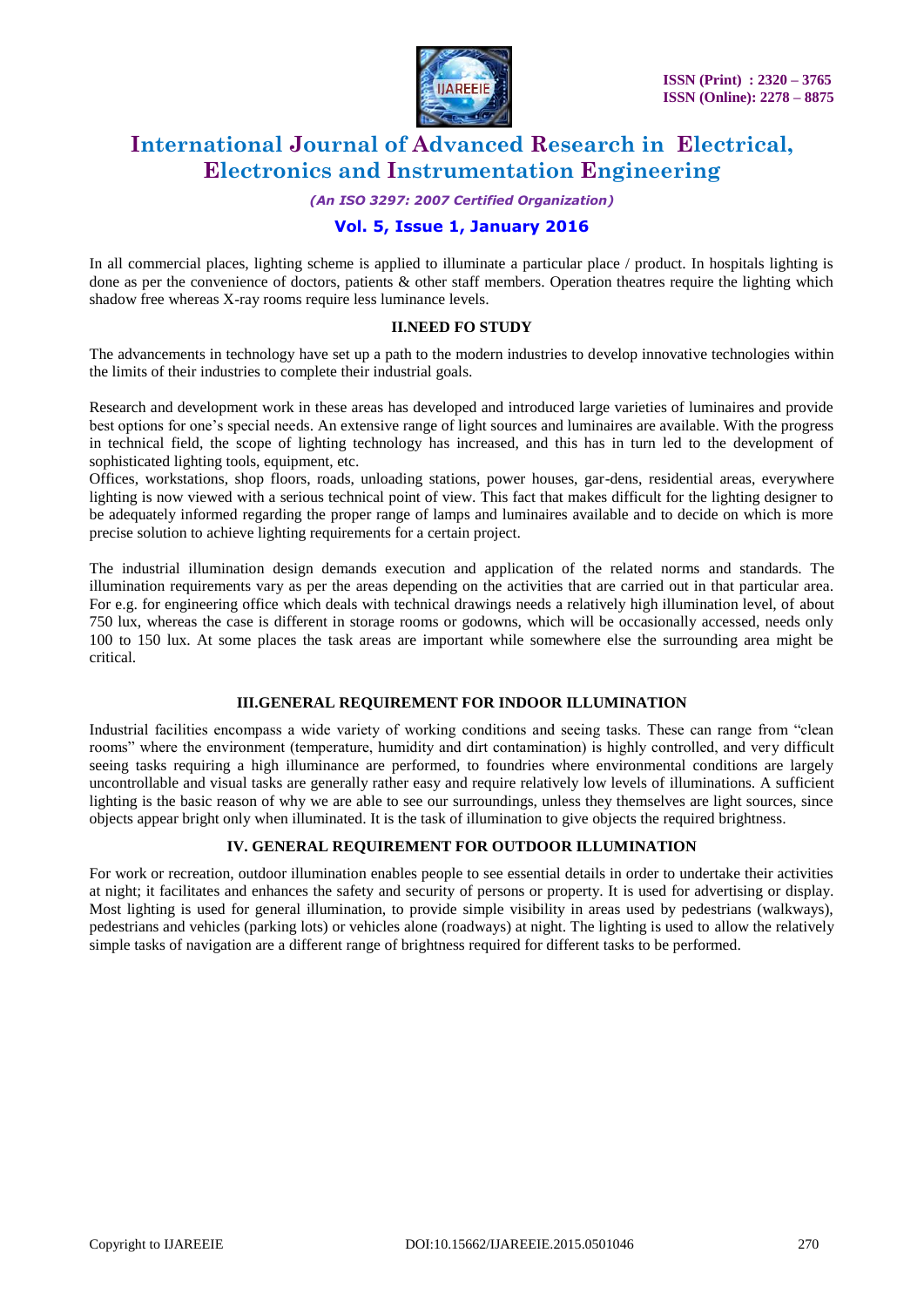

*(An ISO 3297: 2007 Certified Organization)*

## **Vol. 5, Issue 1, January 2016**

| <b>Parameters</b>                    | <b>Manual</b>                       | <b>DIALux</b>                                                               |
|--------------------------------------|-------------------------------------|-----------------------------------------------------------------------------|
|                                      | <b>Calculation</b>                  |                                                                             |
| <b>Illuminance</b> E <sub>av</sub>   | 100 lux                             | 106 lux                                                                     |
| <b>Illuminance</b><br>$E_{min}$      | N.A.                                | 53                                                                          |
| <b>Illuminance</b><br>$E_{\rm max}$  | N.A.                                | 129                                                                         |
| <b>Uniformity ratio</b>              | N.A.                                | 0.502                                                                       |
| <b>3D Rendering</b>                  | N.A.                                | Possible                                                                    |
| <b>Lighting Layout</b>               | Has to be<br>planned by<br>designer | Automatically<br>generated by<br>software as well as<br>planned by designer |
| Object<br><b>Reflectances</b>        | N.A.                                | Considered                                                                  |
| <b>Calculation</b><br><b>Surface</b> | Fixed                               | Can be placed at<br>different levels                                        |
| <b>Isolines</b>                      | N.A.                                | Automatically<br>generated by<br>software                                   |

## **V. RESULT AND DISCUSSION**

| <b>Parameters</b>                    | <b>Manual</b><br><b>Calculation</b>    | <b>DIALux</b>                                                                  |
|--------------------------------------|----------------------------------------|--------------------------------------------------------------------------------|
| <b>Illuminance</b> $E_{av}$          | $200$ lux                              | 208 lux                                                                        |
| <b>Illuminance</b><br>$E_{\min}$     | N.A.                                   | 106                                                                            |
| <b>Illuminance</b><br>$E_{\rm max}$  | N.A.                                   | 285                                                                            |
| <b>Uniformity ratio</b>              | N.A.                                   | 0.511                                                                          |
| <b>3D Rendering</b>                  | N.A.                                   | Possible                                                                       |
| <b>Lighting Layout</b>               | Has to be<br>planned<br>by<br>designer | Automatically<br>generated<br>by<br>software as well as<br>planned by designer |
| Object<br><b>Reflectances</b>        | N.A.                                   | Considered                                                                     |
| <b>Calculation</b><br><b>Surface</b> | Fixed                                  | Can be placed<br><b>at</b><br>different levels                                 |
| <b>Isolines</b>                      | N.A.                                   | Automatically<br>generated<br>by<br>software                                   |

**Table 4.2: Comparison of Results for Battery Room Table 4.2: Comparison of Results for Turbine house**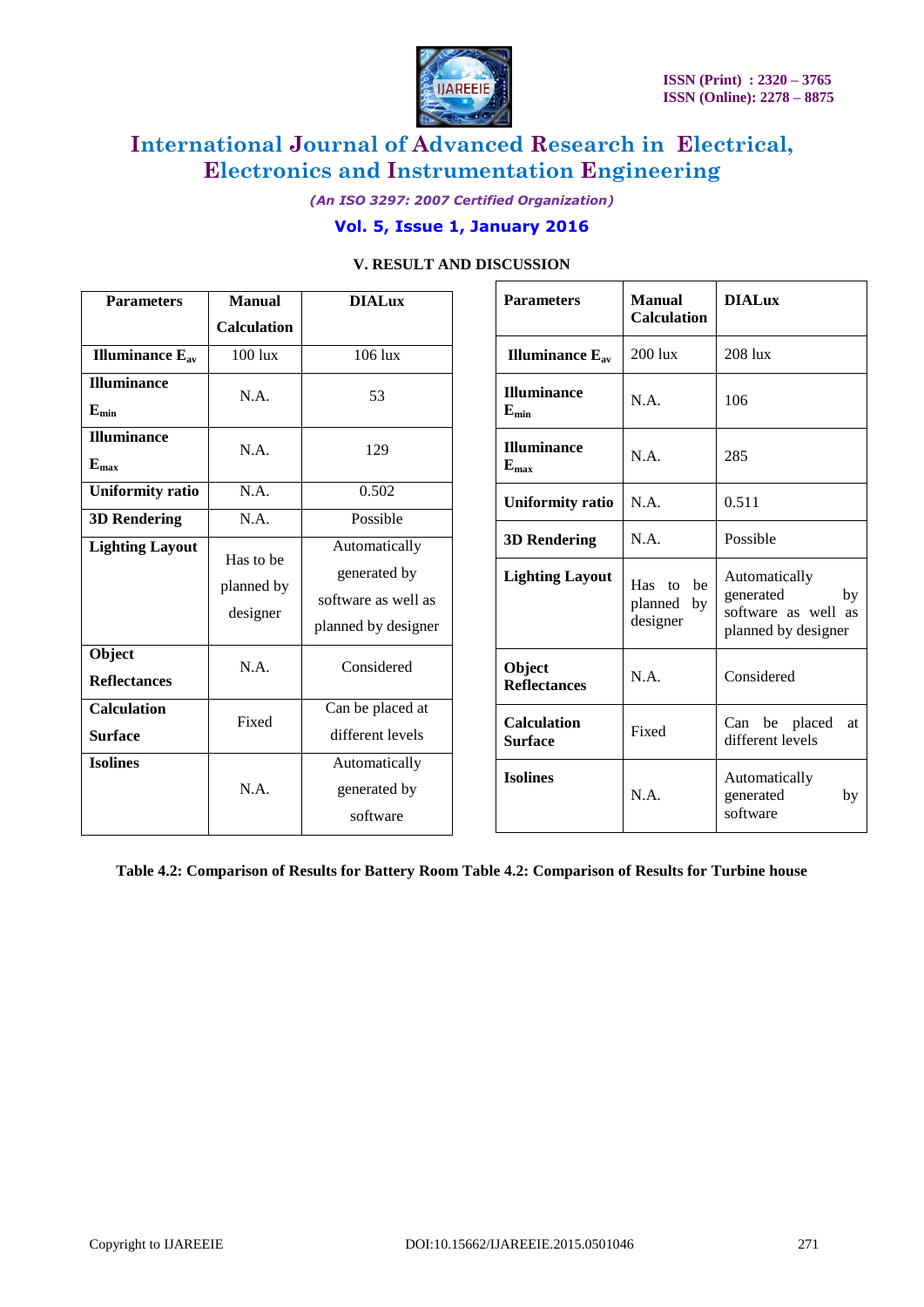

*(An ISO 3297: 2007 Certified Organization)*

## **Vol. 5, Issue 1, January 2016**

| <b>Parameters</b>                    | Manual<br><b>Calculation</b>        | <b>DIAL</b> ux                                                              |
|--------------------------------------|-------------------------------------|-----------------------------------------------------------------------------|
| Illuminance $E_{av}$                 | $200$ lux                           | $203$ lux                                                                   |
| <b>Illuminance</b><br>$E_{min}$      | N.A.                                | 118                                                                         |
| <b>Illuminance</b><br>$E_{max}$      | N.A.                                | 278                                                                         |
| <b>Uniformity ratio</b>              | N.A.                                | 0.579                                                                       |
| <b>3D Rendering</b>                  | N.A.                                | Possible                                                                    |
| <b>Lighting Layout</b>               | Has to be<br>planned by<br>designer | Automatically<br>generated by<br>software as well as<br>planned by designer |
| Object<br><b>Reflectances</b>        | N.A.                                | Considered                                                                  |
| <b>Calculation</b><br><b>Surface</b> | Fixed                               | Can be placed at<br>different levels                                        |
| <b>Isolines</b>                      | N.A.                                | Automatically<br>generated by<br>software                                   |

| <b>Parameters</b>                    | <b>Manual</b><br><b>Calculation</b> | <b>DIALux</b>                                                               |
|--------------------------------------|-------------------------------------|-----------------------------------------------------------------------------|
| Illuminance $E_{av}$                 | 300 lux                             | 306 lux                                                                     |
| <b>Illuminance</b><br>$E_{min}$      | N.A.                                | 200                                                                         |
| <b>Illuminance</b><br>$E_{max}$      | N.A.                                | 369                                                                         |
| <b>Uniformity ratio</b>              | N.A.                                | 0.655                                                                       |
| <b>3D Rendering</b>                  | N.A.                                | Possible                                                                    |
| <b>Lighting Layout</b>               | Has to be<br>planned by<br>designer | Automatically<br>generated by<br>software as well as<br>planned by designer |
| Object<br><b>Reflectances</b>        | N.A.                                | Considered                                                                  |
| <b>Calculation</b><br><b>Surface</b> | Fixed                               | Can be placed at<br>different levels                                        |
| <b>Isolines</b>                      | N.A.                                | Automatically<br>generated by<br>software                                   |

#### **Table 4.2: Comparison of Results for Pump House Table 4.2: Comparison of Results for Control room**

# **VI.CONCLUSION**

The comparison of the mathematical analysis and the software analysis clearly show that the outputs of the software are valid and very precise. The software provides most accurate calculations which consider the reflectances of the room surfaces and objects, which when attempted in manual calculations, become unmanageable. Thus, the software results can be accepted widely. Secondly, but most importantly, the software is in accordance with the relevant standards followed worldwide for illumination design.

There is huge requirement for lighting solution in our existing system. Prominent aspects of lighting can extend their work as far as possible. The aspects such as wastage of energy natural or weather disturbances can have major impact on public health, safety. These aspects can be decreased by proper designing  $\&$  implementing lighting scheme. If the luminaries are not well shielded then there will be variation in glare & contras value. In a situation like this a compromise has to make over lighting. For striking a balance between all the aspects of illumination and the hazards involved, the software can be further used and explored for design solutions.

#### **REFERENCES**

[2] H.wayne Beaty, Donald G. Fink, "Standard Handbook for Electrical Engineers", ,McGraw Hill,15th edition pp 26-2 - 26-3

<sup>[1]</sup> International Commission on Illumination, "International Lighting Vocabulary", IEC 60050-845 , CIE publication number 17.4,© CEI 1987, Bureau Central de la Commission Electro technique Internationale, Genève, Suisse